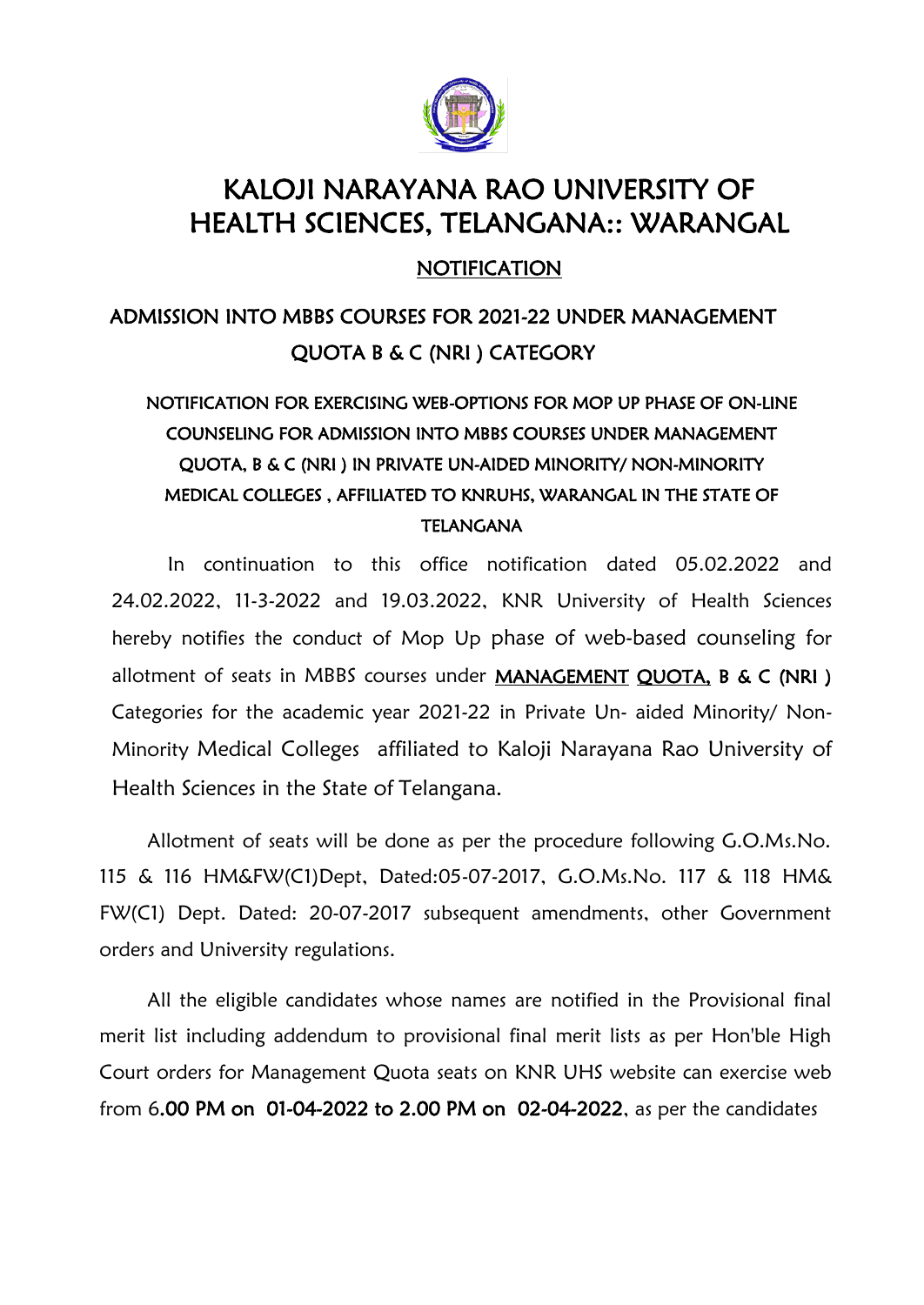registration and eligibility for B & C (NRI) categories. Candidates will have to exercise web options for the MBBS course seats and allotments will be done accordingly.

Candidates who have secured admission in the previous phase of counseling and joined the course and continuing in the course, who wish to slide to other college also can exercise their options.

 Candidates who have been allotted seats in the previous phases of counseling and who have not joined / discontinued the course after joining are not eligible to exercise options for MOP UP Phase of counseling.

 Candidates who are admitted into MBBS courses under All India Quota / Deemed Universities Counseling are not eligible to exercise options for MOP UP Phase of counseling as per the orders of Hon'ble Supreme Court and Medical Counseling Committee (MCC) of Government of India.

The details of vacant seats available (seat matrix) are placed in the website http://knruhs.telangana.gov.in. The candidates can exercise web options for MBBS seats in all Medical Colleges under KNRUHS through [https://tspvtmedadm.tsche.in/ .](https://tspvtmedadm.tsche.in/)

# NOTE:. Candidates are informed that they will be considered only to the category / categories to which they have registered.(B/NRI)

For eligibility criteria and regulations refer to notifications dated: 05.02.2022.

#### **UNIVERSITY FEE:**

Allotted Candidates have to pay University fee by way of payment gate-way on-line and down-load the allotment letter. University Fee structure for B & C (NRI ) Category for MBBS Courses as follows :

**For B- Category : Rs. 40,000=00 For C-Category ( NRI ): Rs. 70,000=00**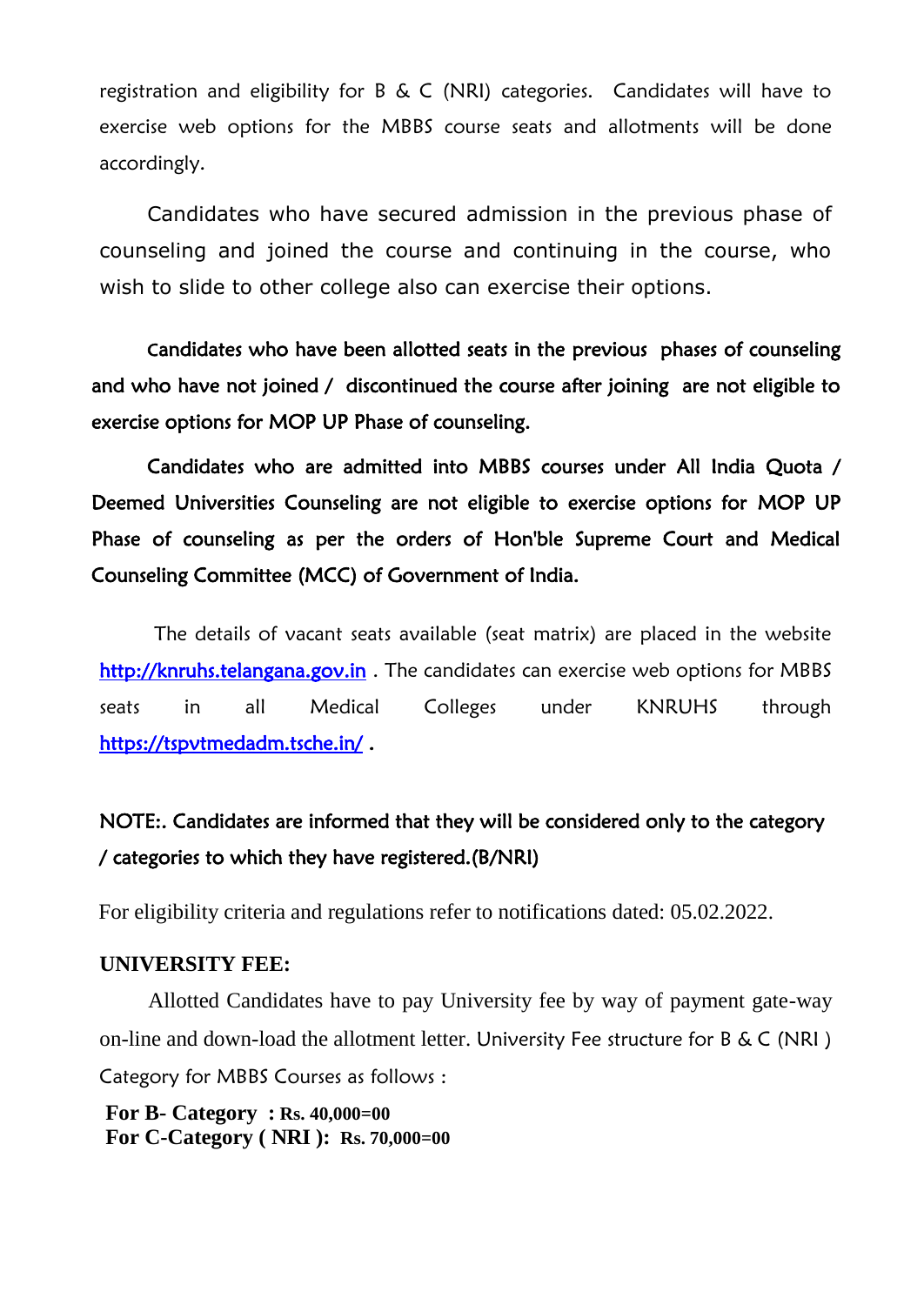**TUITION FEE:** Tuition fee is to be at respective Medical Colleges. The tuition fee payable is as notified by the Government of Telangana.

### Instructions to candidates :

- 1) Eligible Candidates as per provisional final merit list including addendum to provisional final merit lists as per Hon'ble High Court orders for Management Quota seats can exercise web options for Management Quota MBBS seats in all Medical colleges as per their interest and priority.
- 2) Candidates are advised to go through the prospectus for the regulations of KNRUHS available on website before exercising web options.
- 3) Candidates opting for Medical courses are informed that, there is no limit of choices (number) for exercising web-options, candidates can exercise options for any number of colleges the candidate is interested to join as per eligibility.
- 4) Candidates are advised to exercise web options for colleges in which they are interested to join irrespective of available seats shown in seat matrix, as vacancies will arise during counseling process due to sliding of candidates from allotted seats in previous phases of counseling to other seats as per their web options in the MOP UP phase of counseling. If candidates are not interested to join in any subject or college they should not exercise web options for the same.
- 5) Management Quota B &C (NRI) seats in Minority Medical Colleges will be allotted to Muslim Minority Candidates only. If Muslim Minority Candidates are not available, the seats will be allotted to Non Minority candidates. Muslim Minority Candidates are also eligible for Management Quota seats in other Medical Colleges.
- 6) Candidates are advised to exercise options for MBBS seats in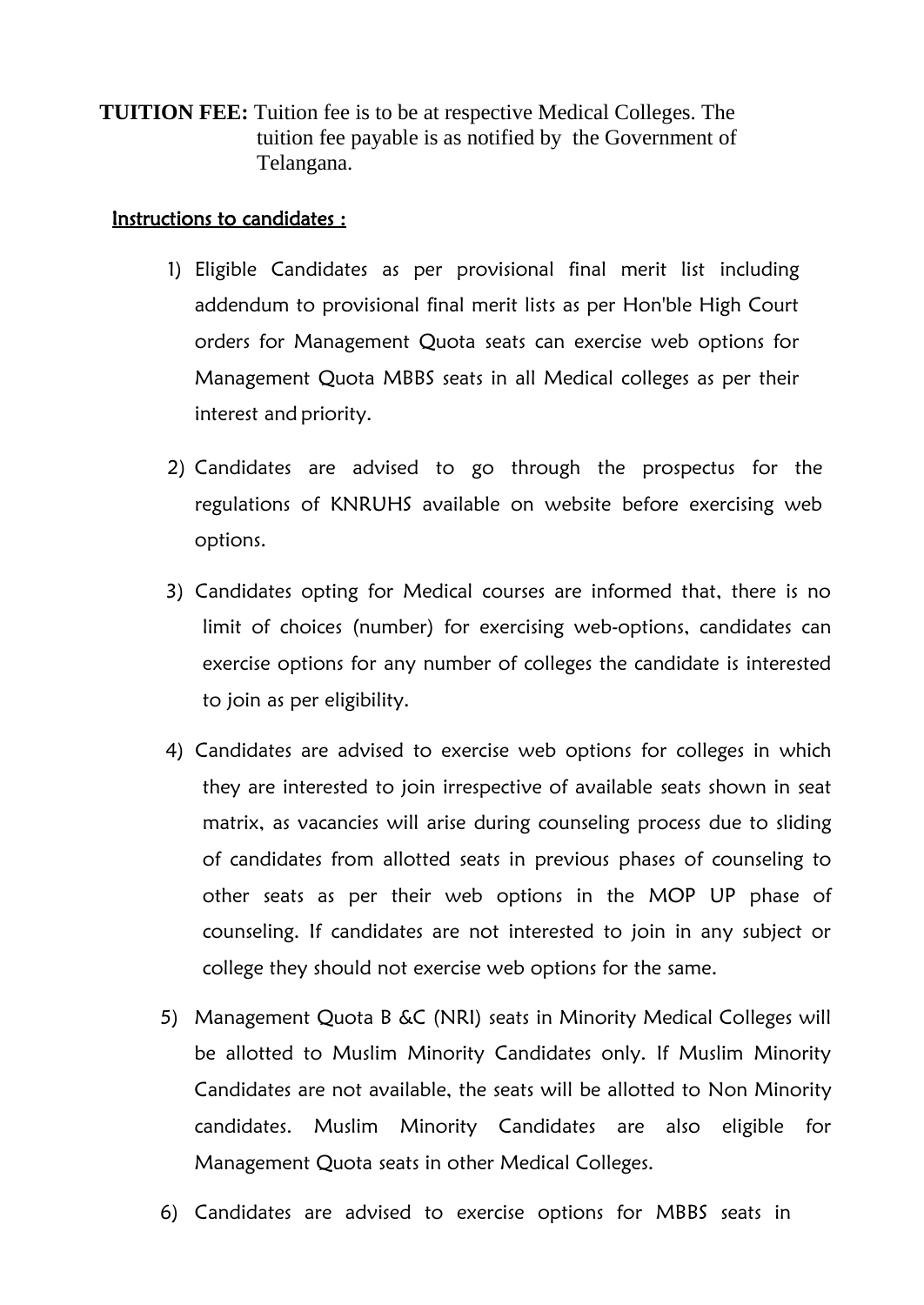colleges in which they are interested to join. If they are not interested to join in any course or college, then they should not exercise options for the same.

- 7) Candidates have to exercise options for B category and if eligible for C (NRI) in order of priority for college. Allotments will be made according to the order of preference in the web options exercised by the candidate.
- 8) IMPORANT NOTE : CANDIDATES ARE INFORMED THAT IF THEY EXERCISE WEB- OPTIONS FOR A SEAT AND ALLOTTED A SEAT AS PER THEIR CHOICE OF WEB- OPTIONS IN THIS PHASE OF COUNSELING AND IF THEY DO NOT JOIN THE COURSE AT THE ALLOTTED COLLEGE THEN HE/SHE HAS TO PAY PENALTY OF RS. 3,00,000/- (THREE LAKHS) AND ALSO WILL BE DEBARRED FOR 3 YEARS FOR MBBS ADMISSION UNDER KNRUHS IF ANY TO PREVENT SEAT BLOCKING.
- 9) Candidates can exercise options on the web either from home / any other place having internet facility.
- 10) One Time Password (OTP) will be sent to the registered mobile at the time of saving web options. The password consists of SIX letter code with English capitals A to Z (for details read instructions to the candidates before giving options.
- 11) Candidates are instructed to take a print out of saved options.
- 12) Candidates will receive SMS message on their registered mobile after allotment of seat, if allotted. Candidates are also informed to login to check their allotment status on <https://tspvtmedadm.tsche.in/>website.
- 13) Selected candidates shall download the allotment letter from website after payment of the University fee by using online payment method (Debit Card/Credit Card/Internet Banking. Candidates who have paid university fee in the previous phases need not pay again.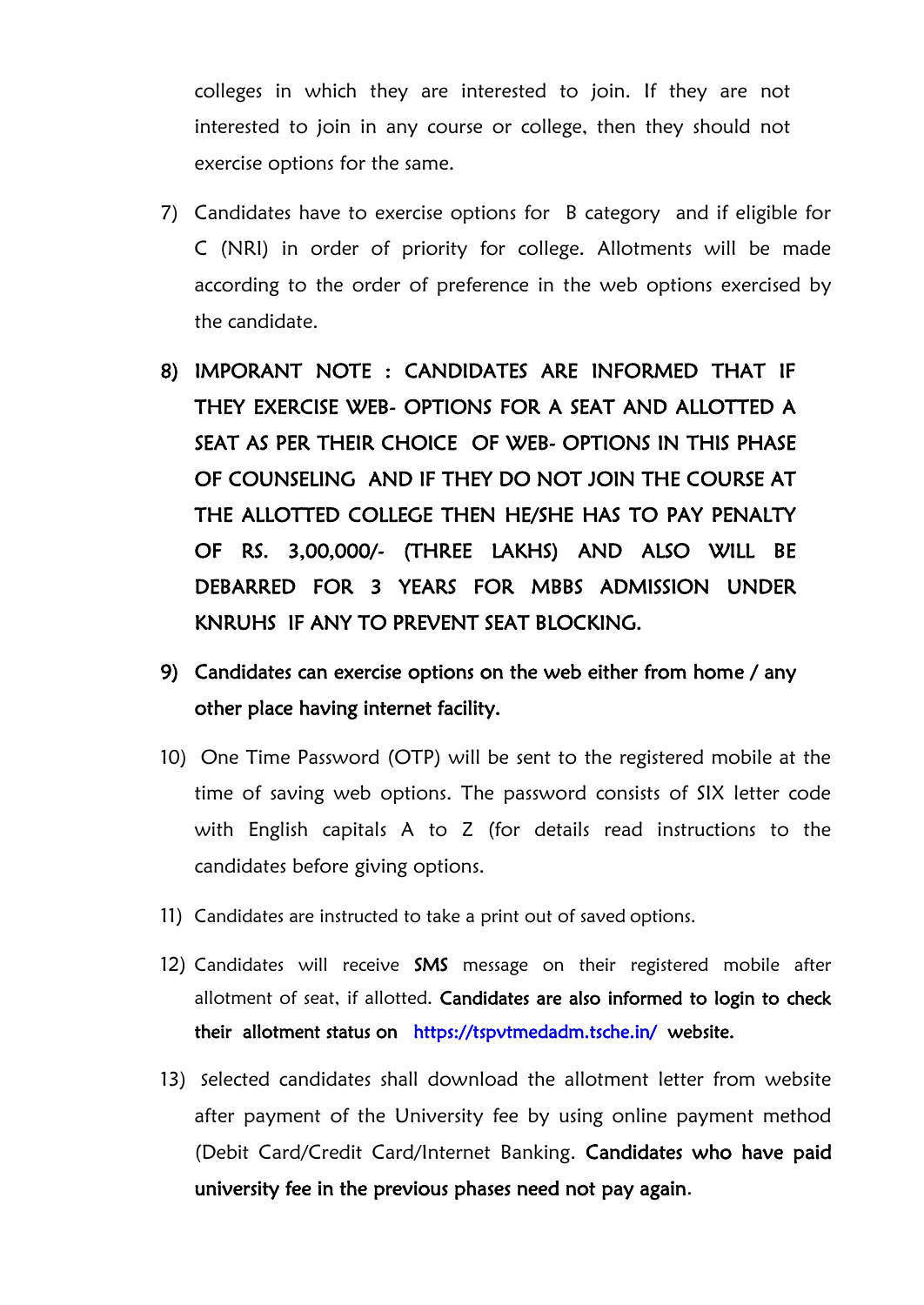- 14) Candidates are hereby informed that final verification of original certificates will be conducted at the college at the time of admission and in case of any discrepancy, the provisional allotment will be cancelled and action may be initiated as per University Regulations.
- 15) Selected candidates have to report to the Principal of the allotted college before the last date for joining as specified on the allotment letter and submit all the original certificates, relevant bonds and pay the tuition fee / college fee to complete the process of admission. If the candidate does not fulfill the above criteria to complete the admission process within the specified date, the admission will be cancelled automatically and the candidate has to pay penalty of Rs. 3,00,000/- (Three Lakhs) and also will be debarred for 3 years for MBBS admission under KNRUHS if any to prevent seat blocking.
- 16) Candidates who have slided from one college to other college under KNRUHS have to collect custodian certificate, tuition fee/college fee and bond from previous phases admitted college and report to the Principal of allotted college in MOP UP phase of counseling and submit custodian certificate, bond , pay the tuition fee and college fee to complete the admission process.
- 17) If the candidate does not fulfill the above criteria to complete the admission process within specified date for joining, the admission will be cancelled automatically and the candidate has to pay penalty of Rs. 3,00,000/- (Three Lakhs) and also will be debarred for 3 years for MBBS admission under KNRUHS if any to prevent seat blocking.
- 18) Candidates will have to pay discontinuation penalty amount, if they discontinue the course after the last date for free exit as per the notification issued for free exit from Management Quota or later to get their original certificates back as per Government regulations. Candidate has to pay penalty of Rs. 3,00,000/- (Three Lakhs) and also will be debarred for 3 years for MBBS admission under KNRUHS if any